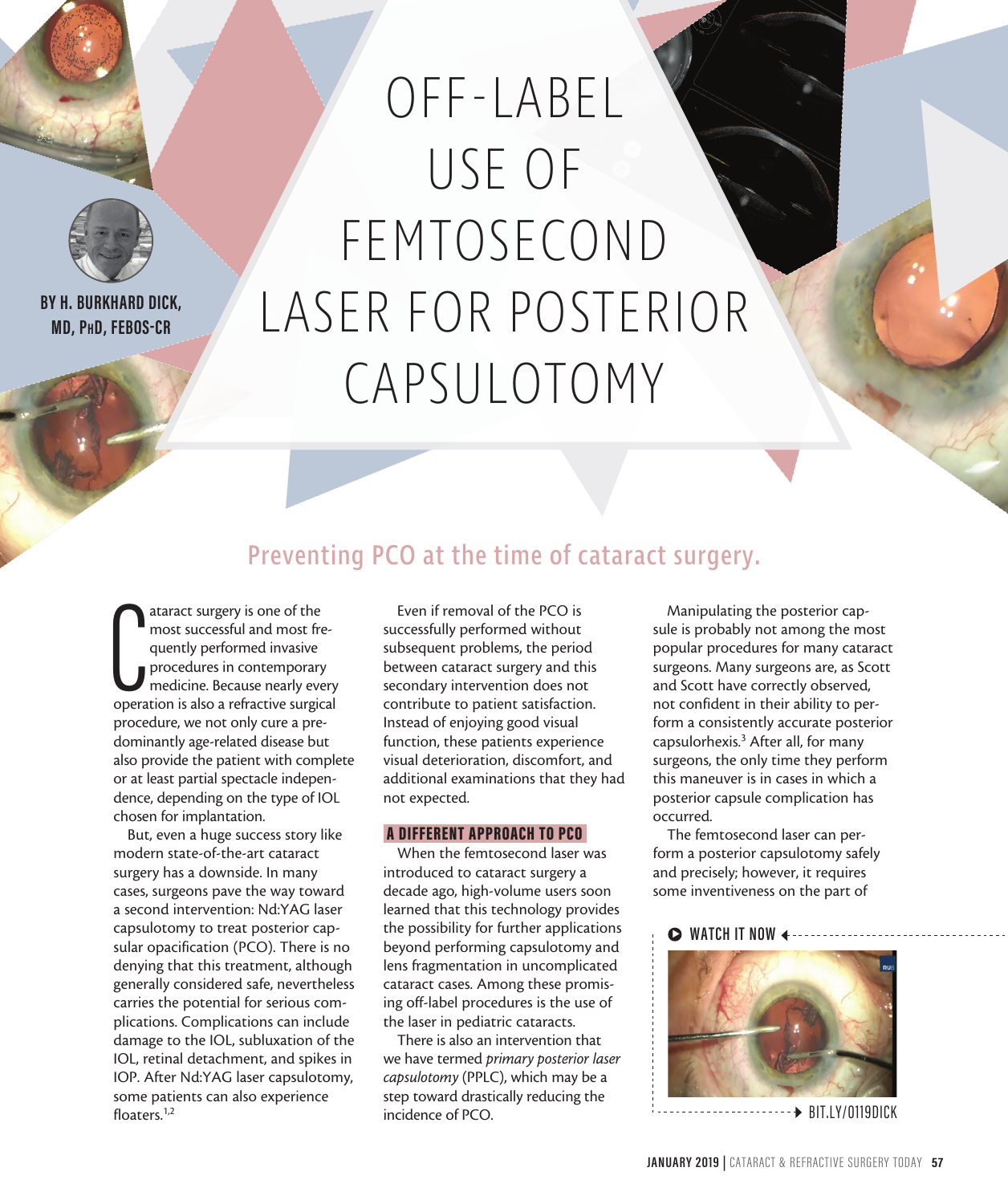

**Figure. A small amount of OVD is injected behind the IOL (left). Then, the capsulotomy position is confirmed on the live OCT scan (middle). Following treatment, the posterior capsule contracts and moves out of the optical axis (right).**

the surgeon. That is, we must dupe the software into believing that the posterior capsule is the anterior capsule and perform all necessary measurements.

The splendid imaging systems of these femtosecond laser platforms, such as built-in spectral-domain OCT, have given us new insight into a generally overlooked anatomic feature, Berger space, which is the space between the posterior capsule and the anterior hyaloid. In almost three out of four patients, this void is deeper than 400 µm intraoperatively.

A combination of factors may lead to this intraoperative anatomic feature. Removing the natural lens creates more space. The space is also expanded by fluid that moves through the zonules while the cataract operation is underway. In addition, gravitational forces in a patient lying flat on his or her back are pulling the vitreous toward the posterior pole.

Injecting OVD behind the IOL in the capsular bag provides a safe distance between the posterior capsule and the IOL (Figure, left). Based on our new knowledge of the Berger space, an image-guided, laser-assisted technique makes it possible to perform PPLC at the end of surgery, leaving the anterior hyaloid membrane intact.

#### HOW IT'S DONE

To perform PPLC, after the cataract surgery procedure is complete, the eye is redocked to the femtosecond laser system—in our case the Catalys Precision Laser System (Johnson &

Johnson Vision). This is done just like it is at the beginning of laser cataract surgery. The cylindrical treatment zone for anterior capsulotomy is manually positioned on the posterior capsule, which is placed in the first inferior third of the treatment zone (diameter 3.5 mm, incision depth 600–800 µm, horizontal spot spacing 5 µm, vertical spot spacing 10 µm, pulse energy 8 µJ). Care is taken to avoid positioning the treatment zone within the IOL optic or the anterior hyaloid.

Immediately before the laser treatment, the capsulotomy position is confirmed with live OCT (Figure; middle). Then the PPLC is performed (treatment time about 2.5 seconds). Immediately after treatment, the posterior capsular disc usually starts to contract, which can be seen on the computer screen (Figure; right). There is no need to remove this disc. It curls up, sinks down, disappears, and cannot move into the vitreous because the anterior hyaloid membrane is left intact.<sup>4</sup> It does not cause visual disturbances such as floaters and generally does not bother the patient at all.

Next, the eye is undocked, and the patient is moved back under the operating microscope to confirm whether the posterior capsulotomy is well centered and free-floating for 360º. Postoperative management is as usual.

#### CLINICAL EXPERIENCE

In one of our first prospective intraindividual clinical trials evaluating PPLC, we performed follow-up examinations at 1 week, 2 months, and 6 months postoperative in

28 patients who had received PPLC in one eye and no PPLC in the other eye after routine cataract surgery. Proper IOL centration was achieved in all treated eyes. No damage was seen in the implanted IOLs after PPLC. In the control group, slight and incipient PCO was seen in 11 eyes at 6 months postoperative. In the PPLC group, no PCO was seen.<sup>5</sup>

Recently, we submitted for publication our 2-year results with this group of patients. There was indeed a significant difference in PCO occurrence between the groups, with no hints of opacification visible in the PPLC eyes, while in the control group all eyes had some degree of PCO.

The PPLC procedure was not only effective but also safe. There were no IOL dislocations, no incidences of elevated IOP, no retinal detachments, no macular edema, and no significant loss of endothelial cell density. No damage to the IOL was caused by the laser in any treated eyes. At the 2-year follow-up, no patients complained of floaters, an indication that the curledup posterior capsular disc vanishes out of the optical axis.<sup>6</sup>

#### CONCLUSION

Our clinical experience gives us a strong sense of the potential of PPLC as a tool to prevent PCO in many patients. By offering a technique that can be performed by all surgeons in a safe way with consistent results, the femtosecond laser may indeed represent the first achievable solution for the prevention of PCO.

Posterior capsulotomy might also